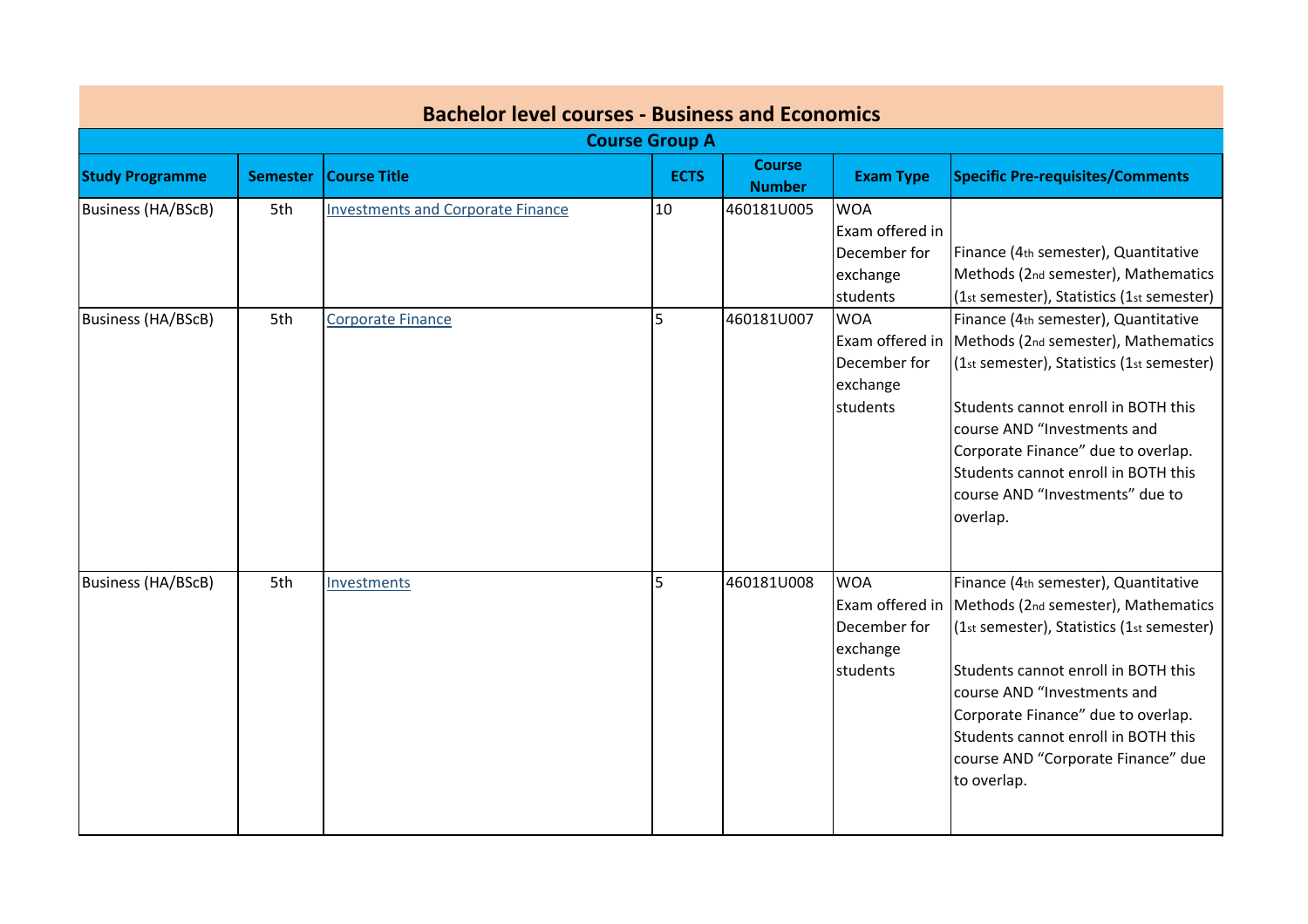| Business (HA/BScB)        | 5th | <b>Financial Statement Analysis</b>               | 5  | 460201U007 | <b>WOA</b>                                                           | Financial accounting (Bachelor, first                                                                                                                                                                                                                                           |
|---------------------------|-----|---------------------------------------------------|----|------------|----------------------------------------------------------------------|---------------------------------------------------------------------------------------------------------------------------------------------------------------------------------------------------------------------------------------------------------------------------------|
| <b>Business (HA/BScB)</b> | 5th | <b>Real Estate Economics</b>                      | 10 | 460161U054 | <b>WO</b><br>Exam offered in                                         | year)                                                                                                                                                                                                                                                                           |
|                           |     |                                                   |    |            | December for<br>exchange<br>students                                 | Introductory Microeconomics,<br>Macroeconomics and Statistics.                                                                                                                                                                                                                  |
| Business (HA/BScB)        | 5th | <b>Introduction to Empirical Economics</b>        | 10 | 460161U055 | WHAI + ORAL                                                          | 2nd semester Quantitative Research<br>Methods, or courses of equivalent<br>content                                                                                                                                                                                              |
| Business (HA/BScB)        | 5th | <b>Behavioural Finance</b>                        | 5  | 460161U047 | <b>WO</b><br>Exam offered in<br>December for<br>exchange<br>students |                                                                                                                                                                                                                                                                                 |
| Business (HA/BScB)        | 5th | <b>Sustainable Economics</b>                      | 5  | 460161U033 | <b>WHAI</b>                                                          |                                                                                                                                                                                                                                                                                 |
| Business (HA/BScB)        | 5th | <b>International Trade</b>                        | 5  | 460161U037 | <b>WHAI</b>                                                          |                                                                                                                                                                                                                                                                                 |
| Business (HA/BScB)        | 5th | Management Control Systems: Concepts and<br>Cases | 10 | 460201U029 | ORAL                                                                 | The course is mostly related to the<br>course in Management Accounting and<br>to some extent to Organisational<br>Behaviour from the earlier semesters.<br>Students should have attended those<br>(or similar) courses, but having passed<br>those courses is not a requirement |

| <b>Course Group B</b>  |  |                       |             |                         |                  |                                         |
|------------------------|--|-----------------------|-------------|-------------------------|------------------|-----------------------------------------|
| <b>Study Programme</b> |  | Semester Course Title | <b>ECTS</b> | Course<br><b>Number</b> | <b>Exam Type</b> | <b>Specific Pre-requisites/Comments</b> |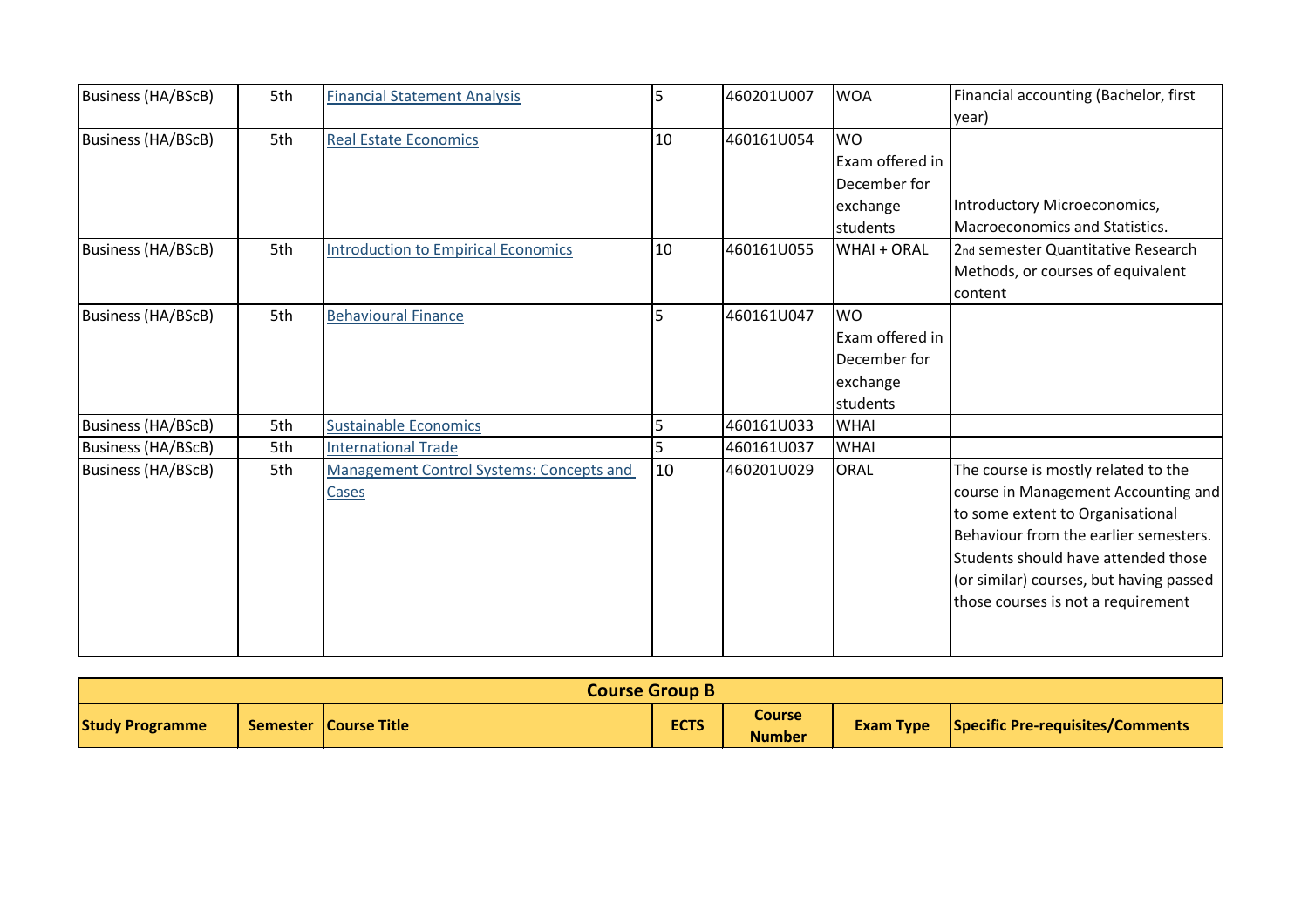| <b>Business (HA/BScB)</b> | 5th | <b>Supply Chain Management and Sustainability</b> | 5              | 460161U034 | <b>WOAI</b><br>Exam offered in | This course requires Operations<br>Management or courses with similar |
|---------------------------|-----|---------------------------------------------------|----------------|------------|--------------------------------|-----------------------------------------------------------------------|
|                           |     |                                                   |                |            | December for                   | elements                                                              |
|                           |     |                                                   |                |            | exchange                       |                                                                       |
|                           |     |                                                   |                |            | students                       |                                                                       |
| <b>Business (HA/BScB)</b> | 5th | <b>Warehouse Management</b>                       | 5              | 460201U026 | <b>WHAI</b>                    | None, but some knowledge about                                        |
|                           |     |                                                   |                |            |                                | supply chain management is                                            |
|                           |     |                                                   |                |            |                                | recommended                                                           |
| <b>Business (HA/BScB)</b> | 5th | <b>Introduction to Machine Learning</b>           | 10             | 460201U030 | ORAL                           | 1st semester Mathematics and                                          |
|                           |     |                                                   |                |            |                                | Business Statistics, 2nd semester                                     |
|                           |     |                                                   |                |            |                                | Quantitative Research Methods, or                                     |
|                           |     |                                                   |                |            |                                | courses of equivalent content                                         |
| <b>Business (HA/BScB)</b> | 5th | The Chinese Economy                               | 5              | 460171U011 | <b>WO</b>                      | Students are expected to be familiar                                  |
|                           |     |                                                   |                |            | Exam offered in                | with the core economics concepts and                                  |
|                           |     |                                                   |                |            | December for                   | issues discussed in other bachelor                                    |
|                           |     |                                                   |                |            | exchange                       | courses like Industrial Organisation                                  |
|                           |     |                                                   |                |            | students                       | and Strategy                                                          |
| <b>Business (HA/BScB)</b> | 5th | Firms in the Global Market Place                  | 5              | 460161U038 | <b>WOA</b>                     | Undergraduate courses in business                                     |
|                           |     |                                                   |                |            | Exam offered in                | economics or microeconomics, basic                                    |
|                           |     |                                                   |                |            | December for                   | mathematical and statistical skills.                                  |
|                           |     |                                                   |                |            | exchange                       |                                                                       |
|                           |     |                                                   |                |            | students                       |                                                                       |
| <b>Business (HA/BScB)</b> | 5th | The Economics of Strategic Decision Making        | 5 <sub>1</sub> | 460161U050 | <b>WO</b>                      | Elementary knowledge of basic                                         |
|                           |     |                                                   |                |            | Exam offered in                | calculus and microeconomics is                                        |
|                           |     |                                                   |                |            | December for                   | expected                                                              |
|                           |     |                                                   |                |            | exchange                       |                                                                       |
|                           |     |                                                   |                |            | students                       |                                                                       |

| <b>Course Group C.</b> |  |                         |             |                                |           |                                         |
|------------------------|--|-------------------------|-------------|--------------------------------|-----------|-----------------------------------------|
| <b>Study Programme</b> |  | Semester   Course Title | <b>ECTS</b> | <b>Course</b><br><b>Number</b> | Exam Type | <b>Specific Pre-requisites/Comments</b> |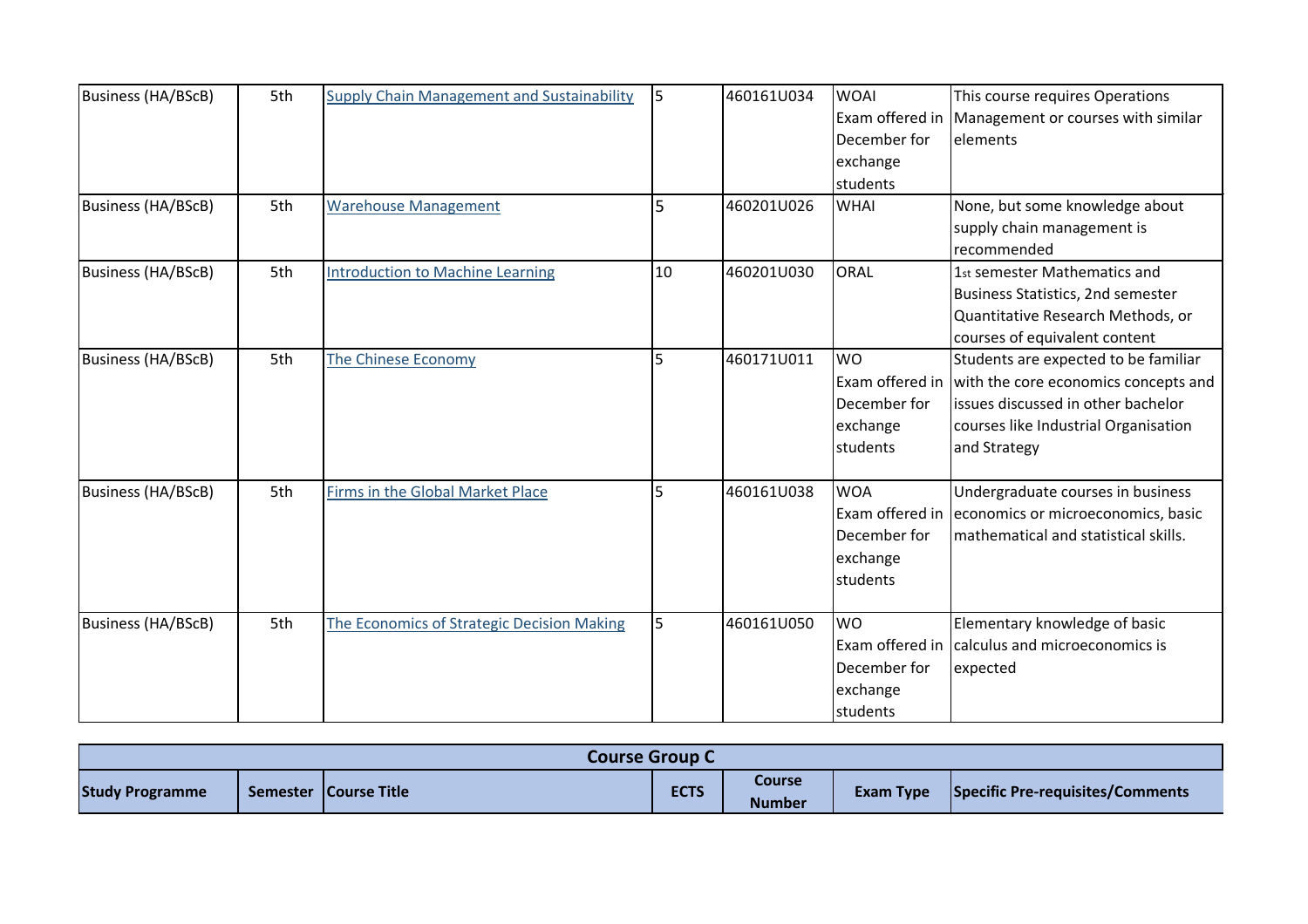| Business (HA/BScB) | 5th | Human Resource Management                | 10 | 460181U001 | <b>WHAI</b> | A course in Organisational Behaviour |
|--------------------|-----|------------------------------------------|----|------------|-------------|--------------------------------------|
|                    |     |                                          |    |            |             | or similar                           |
| Business (HA/BScB) | 5th | Behavioural Economics: A Study on How We | 10 | 460161U082 | <b>WHAI</b> |                                      |
|                    |     | <b>Really Act</b>                        |    |            |             |                                      |
| Business (HA/BScB) | 5th | Innovation Management: An Introduction   | 10 | 460201U004 | WHAI+ORAL   |                                      |

|                           |                 |                                                                                        | <b>Course Group D</b> |                                |                  |                                                                                                                                                                                                                                                                   |
|---------------------------|-----------------|----------------------------------------------------------------------------------------|-----------------------|--------------------------------|------------------|-------------------------------------------------------------------------------------------------------------------------------------------------------------------------------------------------------------------------------------------------------------------|
| <b>Study Programme</b>    | <b>Semester</b> | <b>Course Title</b>                                                                    | <b>ECTS</b>           | <b>Course</b><br><b>Number</b> | <b>Exam Type</b> | <b>Specific Pre-requisites/Comments</b>                                                                                                                                                                                                                           |
| Business (HA/BScB)        | 5th             | Sustainable Production and Consumption - The 5<br><b>Cross-Disciplinary Challenge</b>  |                       | 460201U014                     | <b>WHAI</b>      |                                                                                                                                                                                                                                                                   |
| Business (HA/BScB)        | 5th             | Sustainable Production and Consumption - The 10<br><b>Cross-Disciplinary Challenge</b> |                       | 460201U015                     | <b>WHAI</b>      |                                                                                                                                                                                                                                                                   |
| Business (HA/BScB)        | 5th             | <b>Entrepreneurship and Business Planning</b>                                          | 10                    | 460161U010                     | WHAI + ORAL      | <b>Students should be familiar with the</b><br>basics of accounting, finance,<br>production, marketing and strategy.<br>Some knowledge of case-based<br>learning techniques and cooperation in<br>teams is certainly supportive for the<br>outcome of this course |
| <b>Business (HA/BScB)</b> | 5th             | <b>Global Business Strategy</b>                                                        | 10                    | 460201U028                     | <b>WHAI</b>      |                                                                                                                                                                                                                                                                   |
| <b>Business (HA/BScB)</b> | 5th             | <b>Global Management</b>                                                               | 10                    | 460161U036                     | <b>ORAL</b>      |                                                                                                                                                                                                                                                                   |
| <b>Business (HA/BScB)</b> | 5th             | Social Entrepreneurship - The Future of Doing<br><b>Business</b>                       | 5                     | 460161U011                     | <b>WHAI</b>      |                                                                                                                                                                                                                                                                   |
| Business (HA/BScB)        | 5th             | <b>Social Media Marketing</b>                                                          | 10                    | 460201U033                     | <b>WHAI</b>      |                                                                                                                                                                                                                                                                   |
| Business (HA/BScB)        | 5th             | <b>Creativity at Work</b>                                                              | 10                    | 460221U004                     | <b>WHAI</b>      |                                                                                                                                                                                                                                                                   |
| Business (HA/BScB)        | 5th             | <b>Big Data Analytics for Managers</b>                                                 | 10                    | 460221U002                     | <b>WHAI+ORAL</b> | None. This course assumes students<br>have no/limited experience with data<br>science.                                                                                                                                                                            |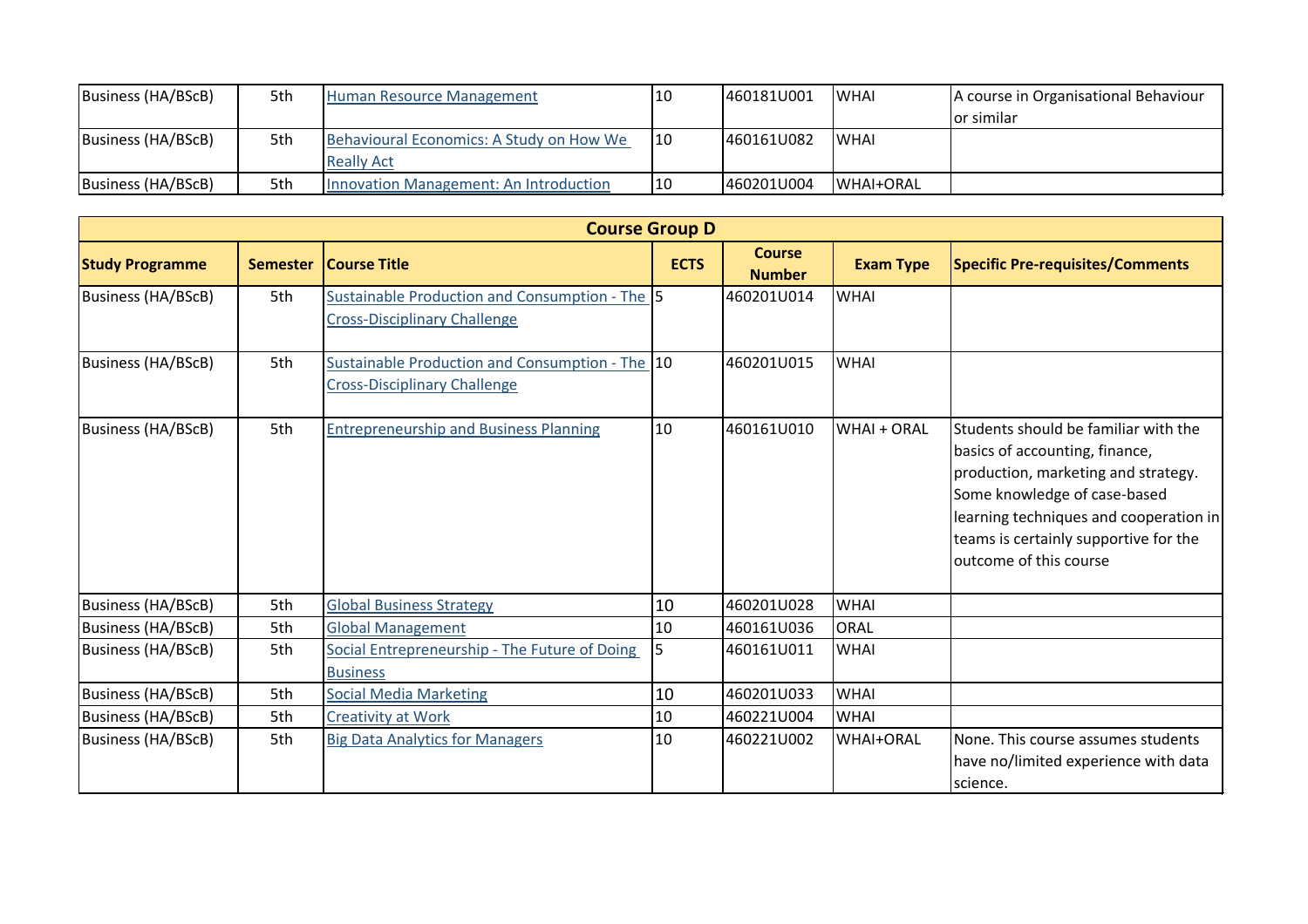|                        |                 | <b>Course Group E (courses may overlap)</b> |             |                                |                  |                                                                                                                                                                                                                |
|------------------------|-----------------|---------------------------------------------|-------------|--------------------------------|------------------|----------------------------------------------------------------------------------------------------------------------------------------------------------------------------------------------------------------|
| <b>Study Programme</b> | <b>Semester</b> | <b>Course Title</b>                         | <b>ECTS</b> | <b>Course</b><br><b>Number</b> | <b>Exam Type</b> | <b>Specific Pre-requisites/Comments</b>                                                                                                                                                                        |
| Economics (Oecon)      | 5th             | 3310: Quantitative Financial Economics      | 10          | 461201U004                     | <b>WHAI+ORAL</b> | Basic econometrics equivalent to<br>2648: Econometrics. Introductory<br>finance equivalent to 2343: Financial<br>Economics                                                                                     |
| Economics (Oecon)      | 5th             | 3410: Micro 1                               | 10          | 461161U005                     | ON               | 2401: Microeconomics, 2622:<br>Mathematics for Economists, and<br>2432: Game Theory and International<br>Trade                                                                                                 |
| Economics (Oecon)      | 5th             | 3505: Macro 1                               | 10          | 461161U006                     | ON+WOA           | 2622: Mathematics for Economists and<br>2504: Macroeconomics                                                                                                                                                   |
| Economics (Oecon)      | 5th             | 3620: Econometrics 1                        | 10          | 461161U007                     | <b>ORAL</b>      | Recommended academic<br>prerequisites: 2648: Econometrics.<br>Please note that this course cannot be<br>taken together with 3625:<br>Econometrics of Policy Evaluation as<br>they overlap too much in content. |
| Economics (Oecon)      | 5th             | 3625: Econometrics of Policy Evaluation     | 10          | 461191U001                     | WHAI + ORAL      | Recommended: 2648: Econometrics<br>Please note that this course cannot be<br>taken together with 3620:<br>Econometrics 1 as they overlap too<br>much in content.                                               |

| Courses on Denmark for Exchange Students (outside of course groups) |  |                       |             |                                |  |                                                   |
|---------------------------------------------------------------------|--|-----------------------|-------------|--------------------------------|--|---------------------------------------------------|
| <b>Study Programme</b>                                              |  | Semester Course Title | <b>ECTS</b> | <b>Course</b><br><b>Number</b> |  | <b>Exam Type</b> Specific Pre-requisites/Comments |